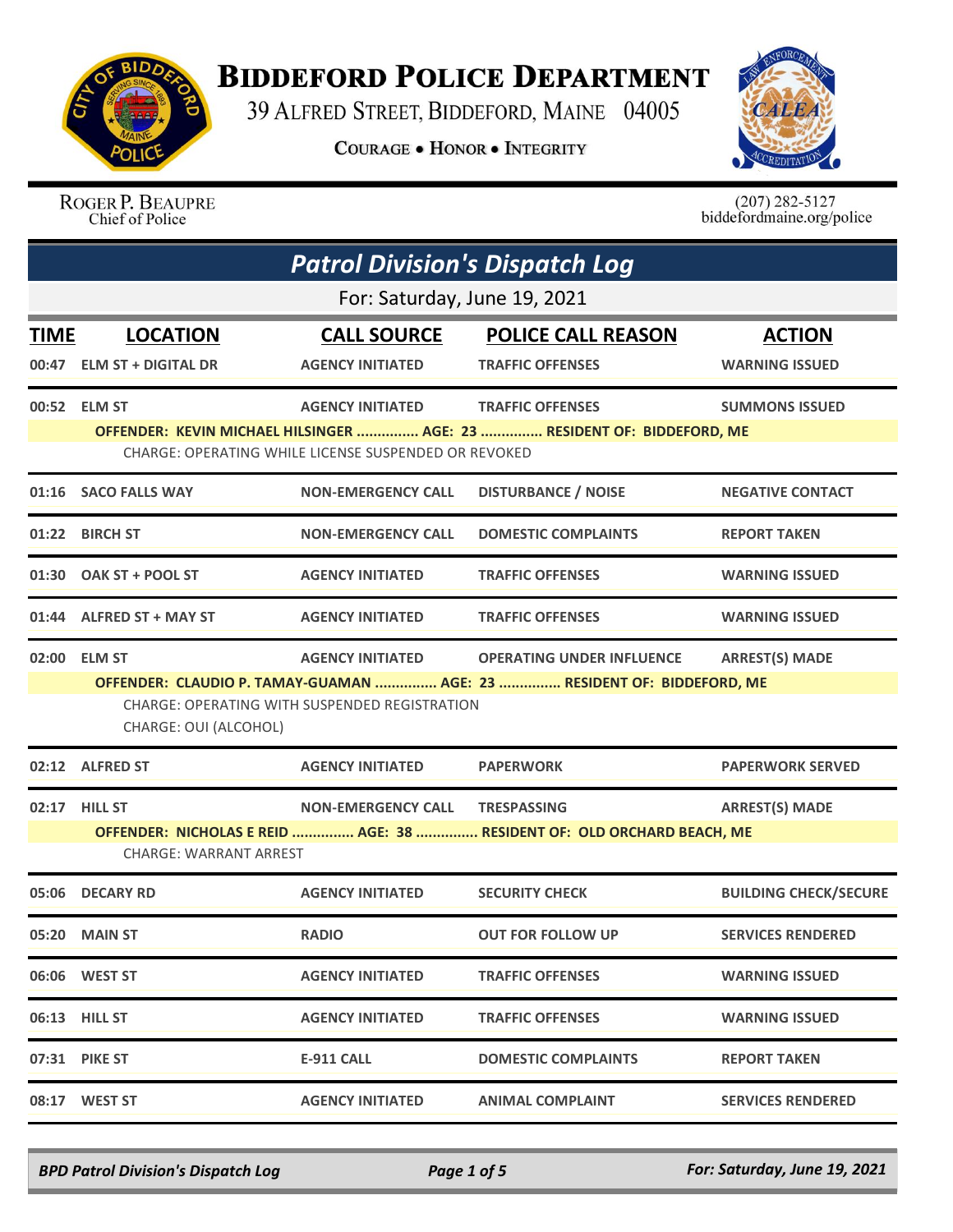| <b>TIME</b> | <b>LOCATION</b><br>09:09 SOUTH ST + PRINCE PHILIP DR | <b>CALL SOURCE</b><br><b>AGENCY INITIATED</b> | <b>POLICE CALL REASON</b><br><b>TRAFFIC OFFENSES</b> | <b>ACTION</b><br><b>WARNING ISSUED</b> |
|-------------|------------------------------------------------------|-----------------------------------------------|------------------------------------------------------|----------------------------------------|
|             | 09:13 GUINEA RD                                      | <b>AGENCY INITIATED</b>                       | <b>TRAFFIC OFFENSES</b>                              | <b>WARNING ISSUED</b>                  |
| 09:19       | <b>GUINEA RD</b>                                     | <b>AGENCY INITIATED</b>                       | <b>TRAFFIC OFFENSES</b>                              | <b>WARNING ISSUED</b>                  |
| 09:19       | <b>ADAMS ST</b>                                      | <b>NON-EMERGENCY CALL</b>                     | <b>SUSPICION</b>                                     | <b>REPORT TAKEN</b>                    |
|             | 09:23 SUMMER ST                                      | <b>WALK-IN AT STATION</b>                     | <b>SUSPICION</b>                                     | <b>SERVICES RENDERED</b>               |
| 09:26       | <b>MAIN ST + WATER ST</b>                            | <b>WALK-IN AT STATION</b>                     | <b>CRIMINAL MISCHIEF</b>                             | <b>REPORT TAKEN</b>                    |
|             | 09:37 WEST ST                                        | <b>NON-EMERGENCY CALL</b>                     | <b>ALARM - POLICE</b>                                | <b>FALSE ALARM</b>                     |
|             | 09:53 STONE ST + PEARL ST                            | <b>NON-EMERGENCY CALL</b>                     | <b>ANIMAL COMPLAINT</b>                              | <b>SERVICES RENDERED</b>               |
|             | 10:14 PLEASANT AVE                                   | <b>AGENCY INITIATED</b>                       | OUT FOR FOLLOW UP                                    | <b>SERVICES RENDERED</b>               |
|             | 10:17 WEST ST                                        | <b>NON-EMERGENCY CALL</b>                     | <b>BOLO</b>                                          | <b>NEGATIVE CONTACT</b>                |
|             | 10:37 POOL ST                                        | <b>AGENCY INITIATED</b>                       | <b>TRAFFIC OFFENSES</b>                              | <b>WARNING ISSUED</b>                  |
| 10:40       | <b>ALFRED ST</b>                                     | <b>AGENCY INITIATED</b>                       | <b>PAPERWORK</b>                                     | <b>PAPERWORK NOT SERVED</b>            |
| 10:42       | <b>MITCHELL LN</b>                                   | <b>E-911 CALL</b>                             | <b>VEHICLE CRASH - POLICE ONLY</b>                   | <b>SERVICES RENDERED</b>               |
|             | 10:49 POOL ST                                        | <b>AGENCY INITIATED</b>                       | <b>TRAFFIC OFFENSES</b>                              | <b>VSAC ISSUED</b>                     |
| 11:05       | <b>FORTUNES ROCKS RD</b>                             | <b>AGENCY INITIATED</b>                       | <b>COMMUNITY ENGAGEMENT</b>                          | <b>NO VIOLATION</b>                    |
|             | 11:12 SOUTH ST + BROOK ST                            | <b>AGENCY INITIATED</b>                       | <b>TRAFFIC OFFENSES</b>                              | <b>WARNING ISSUED</b>                  |
|             | 11:13 PROSPECT ST                                    | <b>E-911 CALL</b>                             | <b>SUSPICION</b>                                     | <b>SERVICES RENDERED</b>               |
|             | 11:25 SOUTH ST                                       | <b>NON-EMERGENCY CALL</b>                     | <b>ANIMAL COMPLAINT</b>                              | <b>SERVICES RENDERED</b>               |
|             | 11:28 BARRA RD                                       | E-911 CALL                                    | <b>MENTAL ILLNESS CASES</b>                          | <b>SERVICES RENDERED</b>               |
|             | 11:31 LESTER B ORCUTT BLVD                           | <b>E-911 CALL</b>                             | 911 MISUSE                                           | <b>UNFOUNDED</b>                       |
|             | 11:37 BEACH HOUSE LN                                 | <b>AGENCY INITIATED</b>                       | <b>COMMUNITY ENGAGEMENT</b>                          | <b>NO VIOLATION</b>                    |
|             | 11:49 ELM ST                                         | <b>NON-EMERGENCY CALL</b>                     | <b>SUSPICION</b>                                     | <b>SERVICES RENDERED</b>               |
|             | 11:52 BIDDEFORD GATEWAY CTR                          | <b>NON-EMERGENCY CALL</b>                     | <b>VEHICLE CRASH - POLICE ONLY</b>                   | <b>SERVICES RENDERED</b>               |
|             | 11:55 WEST ST + WESTLAND AVE                         | <b>NON-EMERGENCY CALL</b>                     | <b>ARTICLES LOST/FOUND</b>                           | <b>SERVICES RENDERED</b>               |
|             | 12:03 STONE ST                                       | <b>AGENCY INITIATED</b>                       | <b>OUT FOR FOLLOW UP</b>                             | <b>NO VIOLATION</b>                    |
|             | 12:27 LIND AVE                                       | <b>NON-EMERGENCY CALL</b>                     | <b>MESSAGE DELIVERY</b>                              | <b>SERVICES RENDERED</b>               |
|             |                                                      |                                               |                                                      |                                        |

*BPD Patrol Division's Dispatch Log Page 2 of 5 For: Saturday, June 19, 2021*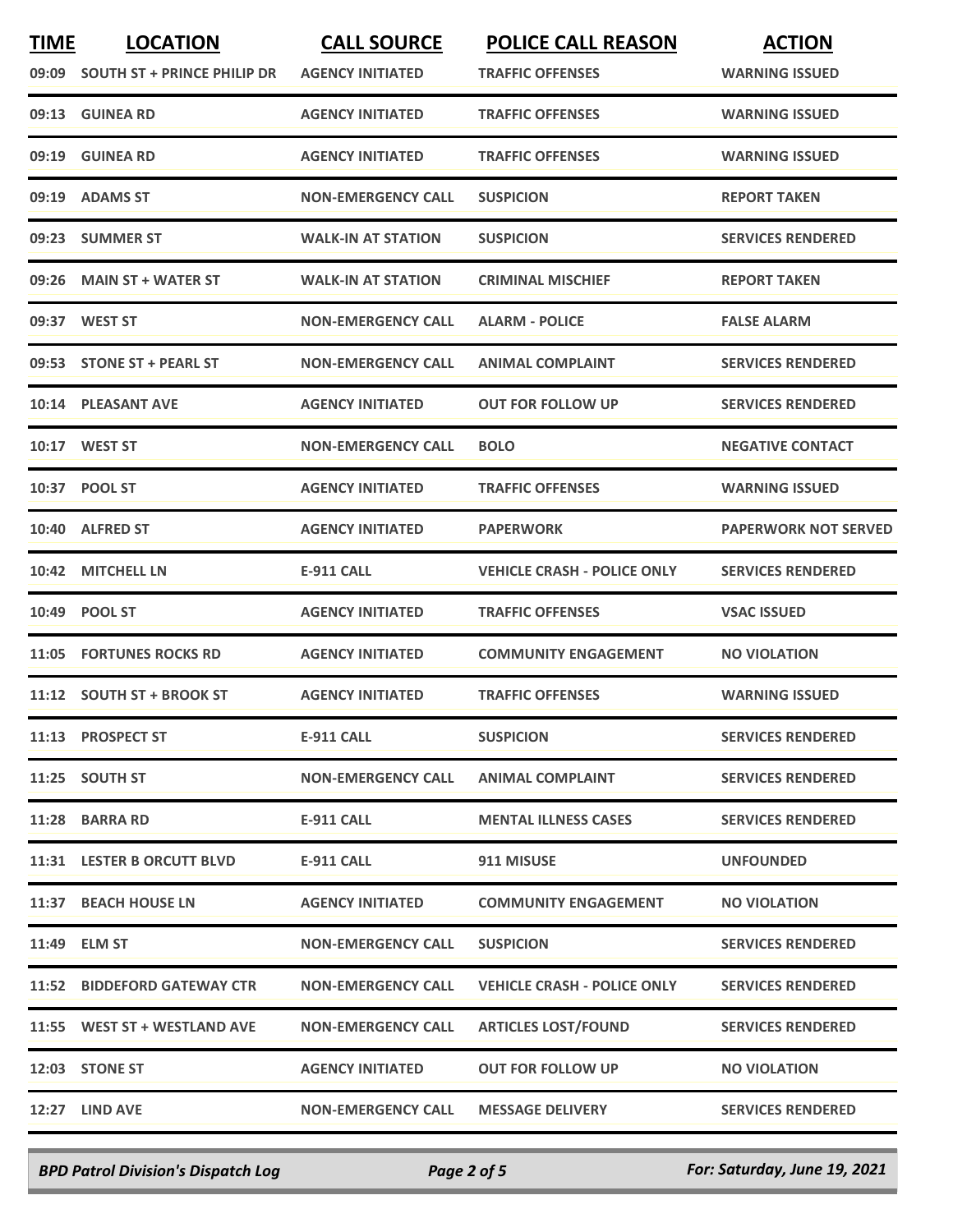| <b>TIME</b> | <b>LOCATION</b>               | <b>CALL SOURCE</b>                                   | <b>POLICE CALL REASON</b>                                              | <b>ACTION</b>                |
|-------------|-------------------------------|------------------------------------------------------|------------------------------------------------------------------------|------------------------------|
|             | 12:52 HILL ST                 | <b>AGENCY INITIATED</b>                              | <b>PAPERWORK</b>                                                       | <b>PAPERWORK NOT SERVED</b>  |
|             | <b>12:58 MAIN ST</b>          | <b>AGENCY INITIATED</b>                              | <b>DISABLED VEHICLE</b>                                                | <b>SERVICES RENDERED</b>     |
|             | 13:00 HILL ST                 | <b>AGENCY INITIATED</b>                              | <b>WARRANT ARREST</b>                                                  | <b>ARREST(S) MADE</b>        |
|             | <b>CHARGE: WARRANT ARREST</b> |                                                      | OFFENDER: MICHAEL LAWRENCE LANGAN  AGE: 59  RESIDENT OF: BIDDEFORD, ME |                              |
|             |                               | CHARGE: OPERATING WHILE LICENSE SUSPENDED OR REVOKED |                                                                        |                              |
|             |                               | CHARGE: POSSESSING SUSPENDED DRIVER LICENSE          |                                                                        |                              |
|             | <b>13:00 HILL ST</b>          | <b>AGENCY INITIATED</b>                              | <b>PAPERWORK</b>                                                       | <b>PAPERWORK NOT SERVED</b>  |
|             | 13:00 ALFRED ST               | <b>WALK-IN AT STATION</b>                            | <b>ALL OTHER</b>                                                       | <b>SERVICES RENDERED</b>     |
|             | 13:05 ELM ST                  | <b>AGENCY INITIATED</b>                              | <b>PAPERWORK</b>                                                       | <b>PAPERWORK NOT SERVED</b>  |
|             | 13:11 WESTERN AVE             | <b>AGENCY INITIATED</b>                              | <b>TRAFFIC OFFENSES</b>                                                | <b>VSAC ISSUED</b>           |
|             | 13:19 GREEN ST                | <b>E-911 CALL</b>                                    | <b>ASSIST WITH MEDICAL</b>                                             | <b>TRANSPORT TO HOSPITAL</b> |
|             | 13:42 ALFRED ST               | <b>NON-EMERGENCY CALL</b>                            | <b>OUT FOR FOLLOW UP</b>                                               | <b>SERVICES RENDERED</b>     |
| 13:45       | <b>HILL ST</b>                | <b>NON-EMERGENCY CALL</b>                            | <b>CIVIL COMPLAINT</b>                                                 | <b>CIVIL COMPLAINT</b>       |
|             | 14:04 WESTWOOD DR             | <b>NON-EMERGENCY CALL</b>                            | <b>ALARM - POLICE</b>                                                  | <b>SERVICES RENDERED</b>     |
|             | 14:12 NEWTOWN RD              | <b>AGENCY INITIATED</b>                              | <b>ANIMAL COMPLAINT</b>                                                | <b>NEGATIVE CONTACT</b>      |
|             | 14:32 WEST ST                 | <b>AGENCY INITIATED</b>                              | <b>ANIMAL COMPLAINT</b>                                                | <b>SERVICES RENDERED</b>     |
|             | 15:04 SACO FALLS WAY          | <b>NON-EMERGENCY CALL</b>                            | 911 MISUSE                                                             | <b>NEGATIVE CONTACT</b>      |
|             | 15:26 MAY ST + AMHERST ST     | <b>AGENCY INITIATED</b>                              | <b>TRAFFIC OFFENSES</b>                                                | <b>VSAC ISSUED</b>           |
|             | 15:29 SACO FALLS WAY          | <b>AGENCY INITIATED</b>                              | <b>CRIM THREAT / TERRORIZING</b>                                       | <b>REPORT TAKEN</b>          |
|             | 15:30 MARINER WAY             | <b>WALK-IN AT STATION</b>                            | <b>CRIM THREAT / TERRORIZING</b>                                       | <b>REPORT TAKEN</b>          |
|             | 15:41 STONE ST + PEARL ST     | <b>AGENCY INITIATED</b>                              | ANIMAL COMPLAINT                                                       | <b>NO VIOLATION</b>          |
|             | 15:57 MAIN ST                 | <b>AGENCY INITIATED</b>                              | <b>ANIMAL COMPLAINT</b>                                                | <b>SERVICES RENDERED</b>     |
|             | <b>16:01 MAIN ST</b>          | <b>AGENCY INITIATED</b>                              | <b>COMMUNITY ENGAGEMENT</b>                                            | <b>NO VIOLATION</b>          |
|             | 16:12 ALFRED ST               | <b>NON-EMERGENCY CALL</b>                            | <b>ALL OTHER</b>                                                       | <b>SERVICES RENDERED</b>     |
|             | 16:25 ELM ST                  | <b>AGENCY INITIATED</b>                              | <b>OUT FOR FOLLOW UP</b>                                               | <b>SERVICES RENDERED</b>     |
|             | 16:34 ELM ST                  | <b>AGENCY INITIATED</b>                              | <b>TRAFFIC OFFENSES</b>                                                | <b>WARNING ISSUED</b>        |
|             | 17:16 FORTUNES ROCKS RD       | <b>AGENCY INITIATED</b>                              | <b>COMMUNITY ENGAGEMENT</b>                                            | <b>NO VIOLATION</b>          |
|             |                               |                                                      |                                                                        |                              |

*BPD Patrol Division's Dispatch Log Page 3 of 5 For: Saturday, June 19, 2021*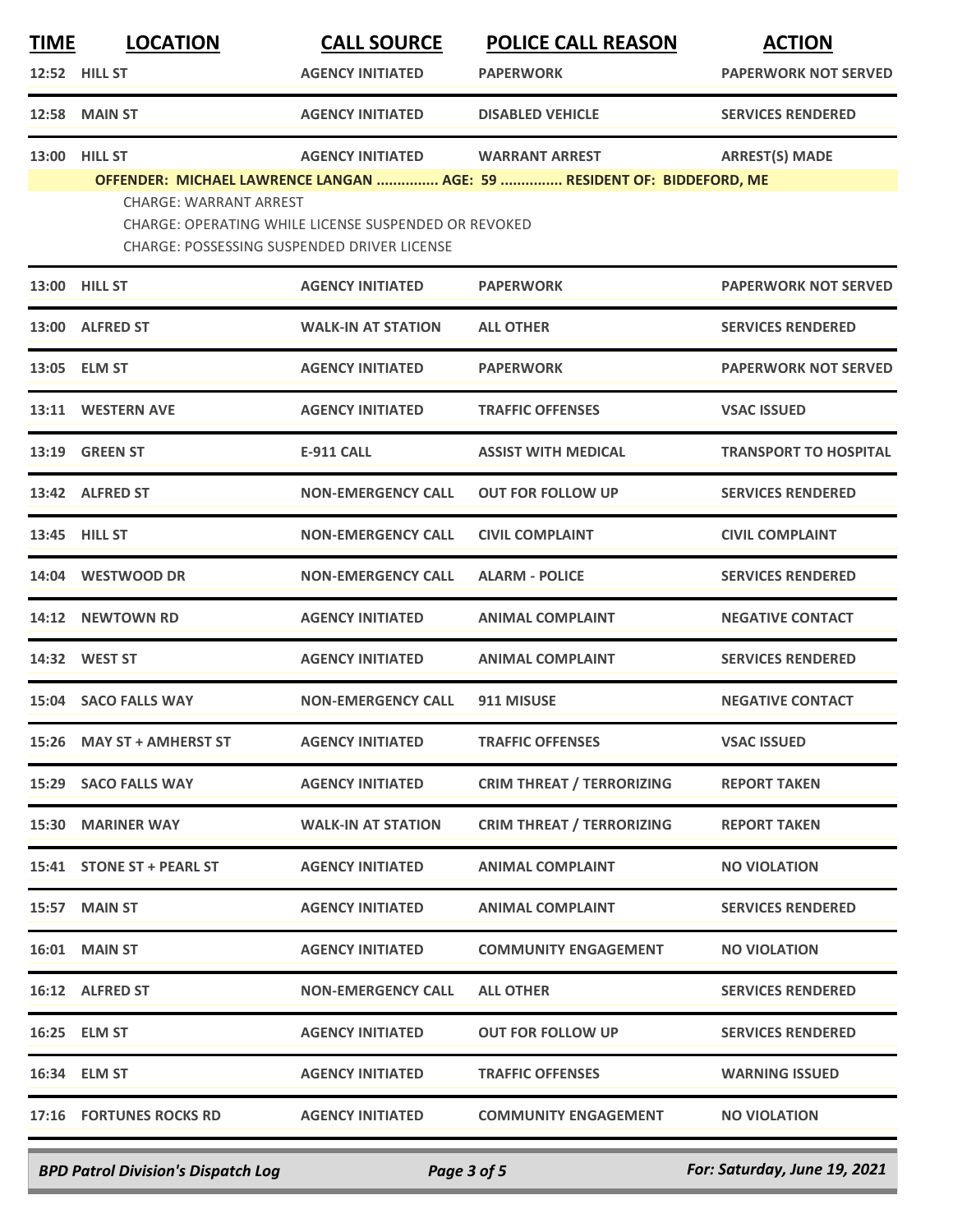| <b>TIME</b> | <b>LOCATION</b><br>17:20 SOUTH ST            | <b>CALL SOURCE</b><br><b>E-911 CALL</b> | <b>POLICE CALL REASON</b><br>911 MISUSE | <b>ACTION</b><br><b>SERVICES RENDERED</b> |
|-------------|----------------------------------------------|-----------------------------------------|-----------------------------------------|-------------------------------------------|
| 17:22       | <b>BEACH HOUSE LN</b>                        | <b>AGENCY INITIATED</b>                 | <b>COMMUNITY ENGAGEMENT</b>             | <b>NO VIOLATION</b>                       |
|             | 17:30 ALFRED ST                              | <b>NON-EMERGENCY CALL</b>               | <b>BOLO</b>                             | <b>NEGATIVE CONTACT</b>                   |
| 18:06       | <b>CLEAVES ST</b>                            | <b>AGENCY INITIATED</b>                 | <b>TRAFFIC OFFENSES</b>                 | <b>WARNING ISSUED</b>                     |
|             | 18:17 ALFRED ST + ANDREWS RD                 | <b>AGENCY INITIATED</b>                 | <b>TRAFFIC OFFENSES</b>                 | <b>WARNING ISSUED</b>                     |
|             | 18:21 WEST ST + WESTLAND AVE                 | <b>AGENCY INITIATED</b>                 | <b>TRAFFIC OFFENSES</b>                 | <b>WARNING ISSUED</b>                     |
|             | 18:31 WASHINGTON ST                          | <b>E-911 CALL</b>                       | <b>ASSIST WITH MEDICAL   ECHO LEV</b>   | <b>TRANSPORT TO HOSPITAL</b>              |
|             | 18:52 ANDREWS RD                             | <b>NON-EMERGENCY CALL</b>               | <b>CHECK WELFARE</b>                    | <b>REPORT TAKEN</b>                       |
|             | 19:13 BACON ST                               | <b>NON-EMERGENCY CALL</b>               | <b>CHECK WELFARE</b>                    | <b>REPORT TAKEN</b>                       |
|             | 19:14 STONE ST                               | <b>NON-EMERGENCY CALL</b>               | <b>ANIMAL COMPLAINT</b>                 | <b>UNFOUNDED</b>                          |
|             | 19:25 HILL ST                                | <b>E-911 CALL</b>                       | <b>DOMESTIC COMPLAINTS</b>              | <b>REPORT TAKEN</b>                       |
| 19:44       | <b>BOULDER WAY</b>                           | <b>NON-EMERGENCY CALL</b>               | <b>SHOPLIFTING</b>                      | <b>UNFOUNDED</b>                          |
| 20:27       | <b>SOUTH ST + ADAMS ST</b>                   | <b>E-911 CALL</b>                       | <b>DOMESTIC COMPLAINTS</b>              | <b>REPORT TAKEN</b>                       |
|             | 20:54 WEST ST + GRANITE ST                   | <b>NON-EMERGENCY CALL</b>               | <b>FIREWORKS COMPLAINT</b>              | <b>NEGATIVE CONTACT</b>                   |
|             | 20:57 ELM ST                                 | <b>NON-EMERGENCY CALL</b>               | <b>BOLO</b>                             | <b>SERVICES RENDERED</b>                  |
|             | 20:58 FOSS ST                                | <b>E-911 CALL</b>                       | <b>DOMESTIC COMPLAINTS</b>              | <b>REPORT TAKEN</b>                       |
|             | 21:02 WESTERN AVE                            | <b>NON-EMERGENCY CALL</b>               | <b>DISTURBANCE / NOISE</b>              | <b>SERVICES RENDERED</b>                  |
|             | 21:04 SACO FALLS WAY                         | E-911 CALL                              | <b>CHECK WELFARE</b>                    | <b>SERVICES RENDERED</b>                  |
|             | 21:20 ELM ST                                 | <b>NON-EMERGENCY CALL</b>               | <b>SUSPICION</b>                        | <b>SERVICES RENDERED</b>                  |
|             | 21:30 LESTER B ORCUTT BLVD + OCEA E-911 CALL |                                         | 911 MISUSE                              | <b>SERVICES RENDERED</b>                  |
|             | 21:35 ELM ST                                 | <b>WALK-IN AT STATION</b>               | <b>FORGERY</b>                          | <b>REPORT TAKEN</b>                       |
|             | 22:01 WEST ST                                | <b>NON-EMERGENCY CALL</b>               | <b>SUSPICION</b>                        | <b>NEGATIVE CONTACT</b>                   |
|             | 22:14 ELM ST                                 | <b>NON-EMERGENCY CALL</b>               | <b>DISTURBANCE / NOISE</b>              | <b>WARNING ISSUED</b>                     |
|             | 22:17 SACO FALLS WAY                         | <b>WALK-IN AT STATION</b>               | <b>SUSPICION</b>                        | <b>TRANSPORT TO HOSPITAL</b>              |
|             | 23:04 ALFRED ST + ANDREWS RD                 | <b>NON-EMERGENCY CALL</b>               | <b>CHECK WELFARE</b>                    | <b>SERVICES RENDERED</b>                  |
|             | 23:26 SOUTH ST                               | <b>AGENCY INITIATED</b>                 | <b>TRAFFIC OFFENSES</b>                 | <b>WARNING ISSUED</b>                     |

*BPD Patrol Division's Dispatch Log Page 4 of 5 For: Saturday, June 19, 2021*